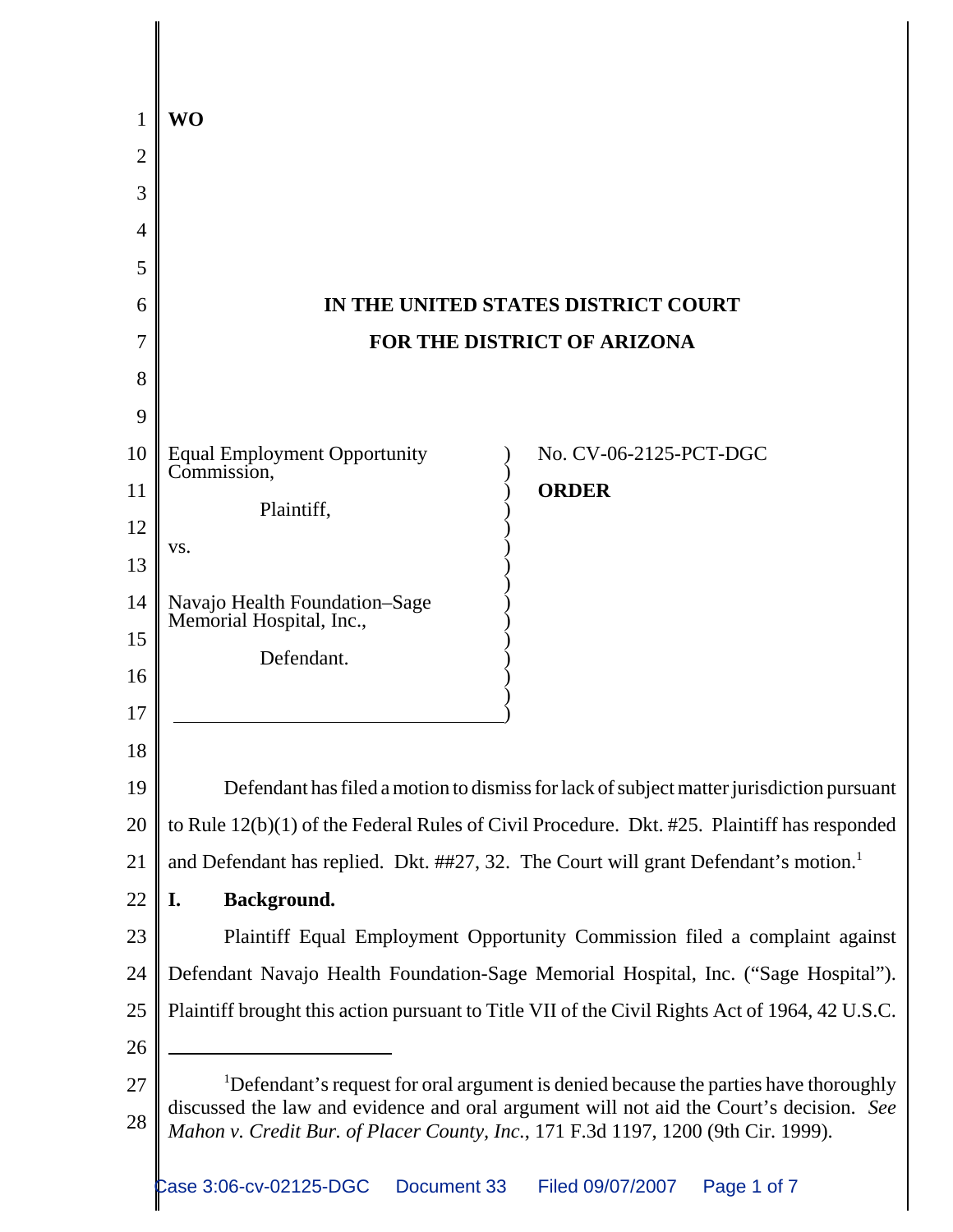1 2 3 4 5 § 2000e et seq. Plaintiff alleges that Defendant discriminated against several employees based on their race and national origin. Plaintiff further alleges that Defendant retaliated against the employees after they complained and filed EEOC charges. Plaintiff seeks to correct these alleged unlawful employment actions and to secure appropriate relief for the aggrieved parties. Dkt. #1.

6

## **II. Rule 12(b)(1) Standard.**

7 8 9 10 11 12 A Rule 12(b)(1) motion to dismiss may assert a lack of subject matter jurisdiction. *Thornhill Publ'g Co. v. Gen. Tel. & Elecs.*, 594 F.2d 730, 733 (9th Cir. 1979). In resolving such a motion, the Court is not limited to the allegations in the pleadings. The Court "may consider the evidence presented with respect to the jurisdictional issue and rule on that issue, resolving factual disputes if necessary." *Id.* The parties' memoranda in this case cite factual materials that will be addressed below.

## 13 **III. Analysis.**

14 15 16 17 18 19 20 "Title VII prohibits employers from engaging in discriminatory practices. Congress, however, exempted 'Indian tribes' from the scope of the definition of 'employer' as used in Title VII." *Pink v. Modoc Indian Health Project, Inc.*, 157 F.3d 1185, 1188 (9th Cir. 1998) (quoting 42 U.S.C. § 2000e(b)). The purpose of this "tribal exemption, like the purpose of sovereign immunity itself, [is] to promote the ability of Indian tribes to control their own enterprises." *Id.* (citing *Dille v. Council of Energy Res. Tribes*, 801 F.2d 373, 375-76 (10th Cir. 1986)); *see* 110 Cong. Rec. 13702 (1964) (statement of Sen. Mundt).

21 22 23 24 25 26 27 28 Defendant argues that it falls within the "Indian tribe" exemption from Title VII and that the Court therefore lacks subject matter jurisdiction. Dkt. #25. In determining whether Defendant is a "tribe" under Title VII, the Court "must keep in mind the . . . 'settled principle of statutory construction that statutes passed for the benefit of dependent Indian tribes are to be liberally construed, with doubtful expressions being resolved in favor of the Indians.'" *Giedosh v. Little Wound Sch. Bd., Inc.*, 995 F. Supp. 1052, 1056 (D.S.D. 1997) (quoting *Three Affiliated Tribes of the Fort Berthold Reservation v. World Eng'g, P.C.*, 467 U.S. 138, 149 (1984)).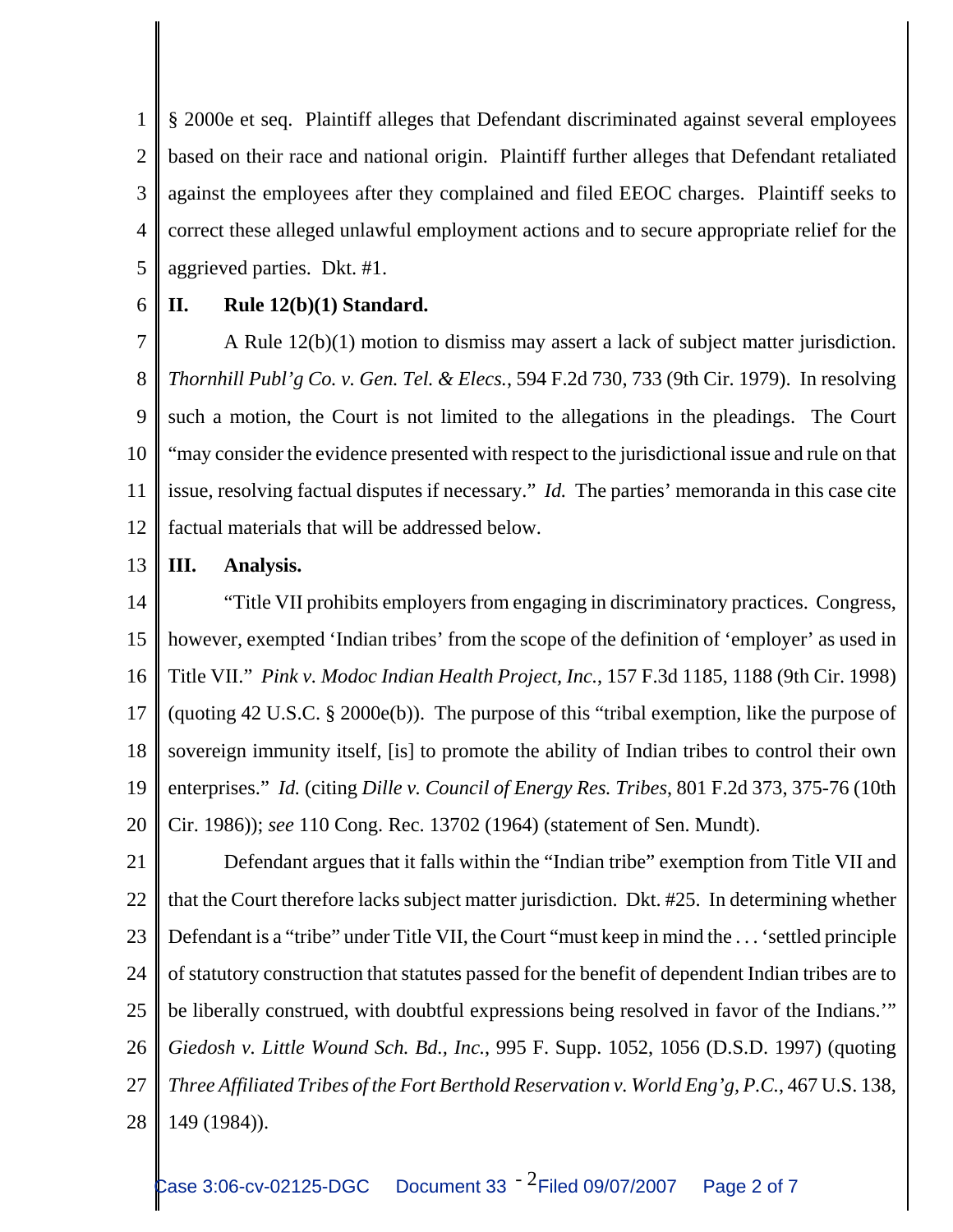1 2 3 4 5 6 7 8 9 10 11 12 The Court concludes that Sage Hospital, like the Modoc Indian Health Project in *Pink*, serves as an arm of a sovereign Indian tribe and therefore falls within the scope of Title VII's "tribe" exemption. In *Pink*, a former employee of the Modoc Indian Health Project ("Modoc") brought suit against Modoc for alleged violations of Title VII. Modoc was a nonprofit corporation created by two federally recognized Indian tribes. Modoc was organized to provide health services to tribal members pursuant to the Indian Self-Determination and Education Assistance Act ("ISDEAA"), Pub. L. No. 93-638, 88 Stat. 2004 (1975) (codified as amended at 25 U.S.C. § 450 et seq.). The district court dismissed the suit for lack of subject matter jurisdiction. The Ninth Circuit affirmed, concluding that Modoc was a tribe for purposes of Title VII because it was organized to control a collective tribal enterprise and its board of directors consisted of two representatives from each tribe. *Pink*, 157 F.3d at 1188 (citing *Dille*, 801 F.2d at 375-76).

13 14 15 16 17 18 19 20 Sage Hospital, like Modoc, is controlled by a federally recognized Indian tribe, the Navajo Nation. The Navajo Nation includes political subdivisions called "chapters." 2 N.N.C. § 1; 26 N.N.C. §2(6). Under the Navajo Nation Code, chapters are considered to be the Navajo Nation itself and therefore enjoy sovereign immunity. 1 N.N.C. §§ 552(E), 553(A). Sage Hospital was formed by eight Navajo chapters to serve the medical needs of their members. The hospital's board of directors includes one representative from each of the eight chapters. The directors must be enrolled members of the Navajo Nation and voting members of the chapters they represent. Dkt. #26 at 7-12.

21 22 23 24 25 26 27 28 Plaintiff does not dispute that Sage Hospital is wholly owned and controlled by members of the Navajo Nation. *See* Dkt. #25-4 at 16; Dkt. #28-2 Ex. 9. Plaintiff instead argues that this fact does not show that Sage Hospital is controlled by the Navajo Nation. But Plaintiff presents no legal authority in support of this argument. *See* Dkt. #27 at 6. Because the hospital has been formed by eight political subdivisions of the Navajo Nation, and those eight chapters select and are represented by members of the hospital's board of directors, the Court finds that the Navajo Nation exercises sufficient control over the hospital to render it a tribal entity for purposes of Title VII. *See Pink*, 157 F.3d at 1188; *Hagen v.*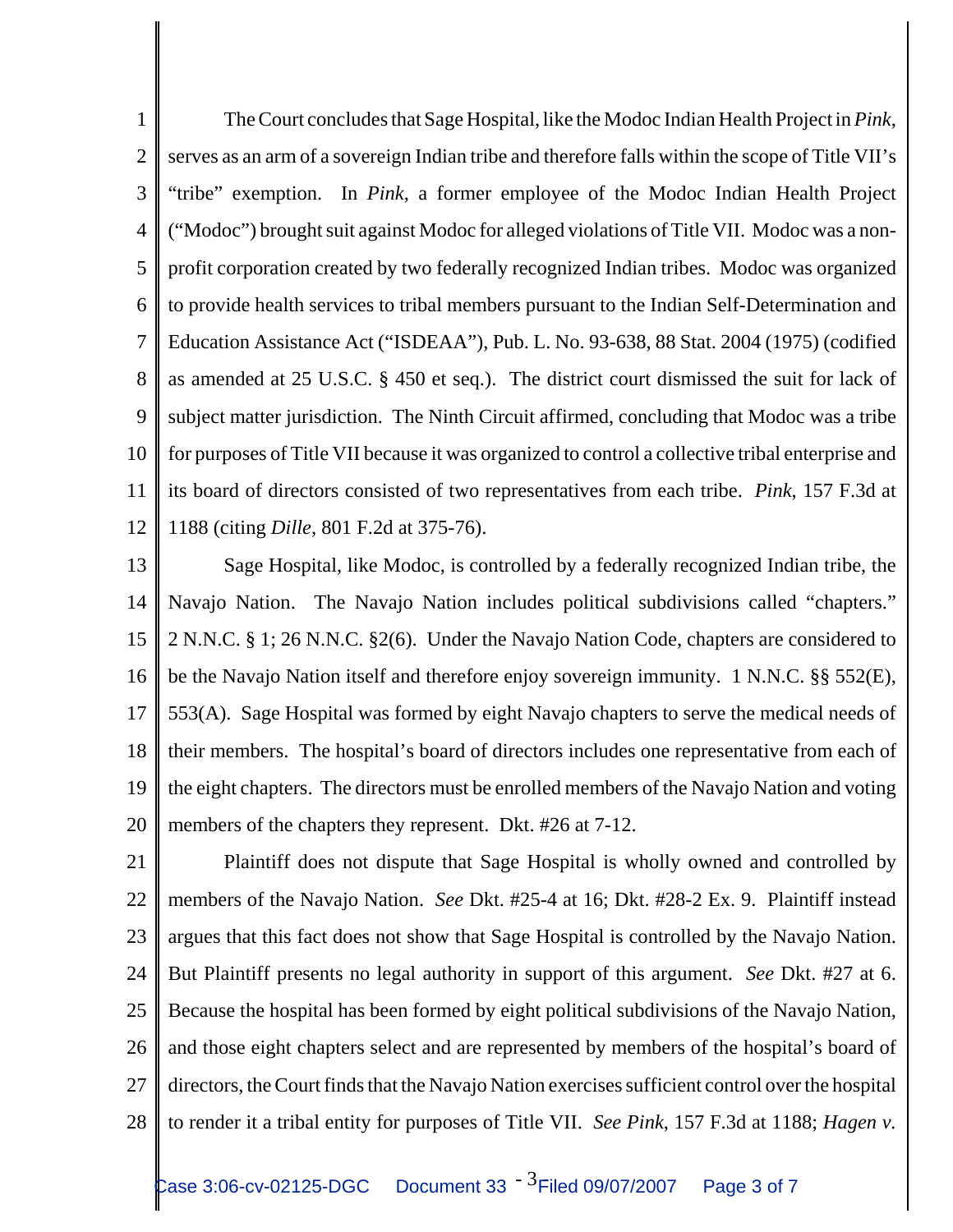1 2 3 4 5 6 7 8 9 *Sisseton-Wahpeton Cmty. Coll.*, 205 F.3d 1040, 1042-43 (8th Cir. 2000) (college served as an arm of the tribe where its board of trustees consisted of one enrolled member from each of the tribe's seven districts); *see also Dille*, 801 F.2d at 376 ("Because the council is entirely comprised of the member tribes and the decisions of the council are made by the designated representatives of those tribes, [the council] falls directly within the scope of the Indian tribe exemption that Congress included in Title VII."); *compare Myrick v. Devils Lake Sioux Mfg. Corp.*, 718 F. Supp. 753, 753-55 (D.N.D. 1989) (defendant corporation was not a tribal entity where the tribe owned 51% of the defendant and a Delaware corporation owned the other 49%).<sup>2</sup>

10 11 12 13 14 15 16 17 Sage Hospital is a "tribal organization" within the meaning of the ISDEAA. The statute defines the term "tribal organization" as the recognized governing body of an Indian tribe or "any legally established organization of Indians which is controlled, sanctioned, or chartered by such governing body[.]" 25 U.S.C. § 450b(l). Sage Hospital is a legally established organization of Indians recognized by the Navajo Nation. Dkt. #25-4 at 3. Indeed, the Navajo Nation Council has identified Sage Hospital as a "tribal organization" in formal resolutions and has authorized the hospital to enter into contracts to provide health services to tribe members pursuant to the ISDEAA. *Id*. at 1-5.

18 19 20 21 22 Sage Hospital's status as a "tribal organization" under the ISDEAA supports the conclusion that the hospital serves as an arm of the Navajo Nation and therefore falls within the scope of the Title VII "tribe" exemption. *See id.* at 1187-88. "Congress sought to achieve essentially the same goal when it enacted the ISDEAA as when it excluded 'tribes' from the operation of Title VII. Both the ISDEAA and the Title VII 'tribe' exemption

- 23
- 24

<sup>25</sup> 26 27 28  $2$ Plaintiff argues that the hospital is not controlled by the Navajo Nation because, prior to 2006, two members of the ten-member board were selected by the other board members and were not required to be enrolled members of the tribe. Dkt. #27 at 6-7. The Court does not find this fact significant. Plaintiff presents no evidence that the two board members selected in this manner were not Navajo. And even if they were not, the board still would have been under the control of the 80% of board members selected by and representing the eight Navajo Nation chapters that formed the hospital.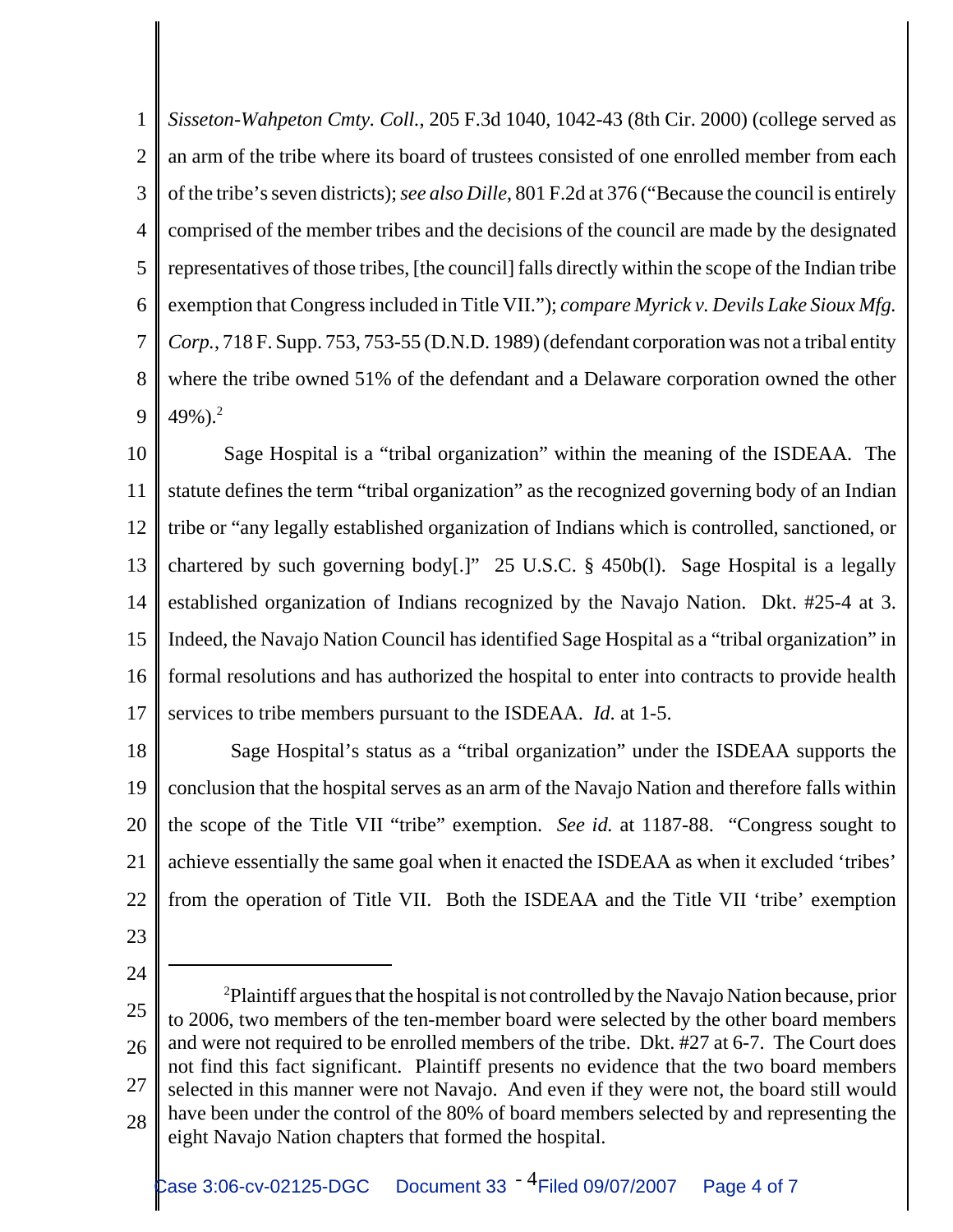1 2 3 attempt to aid tribal entities in their efforts to conduct their own affairs and economic activities with as much autonomy as possible." *Pink*, 157 F.3d at 1188-89 (citing *Dille*, 801 F.2d at 374).

4 5 6 7 8 9 10 11 12 13 14 15 16 17 18 19 Plaintiff makes precisely the opposite argument – that the ISDEAA and Title VII have nothing to do with each other and that the hospital's status as a tribal organization for purposes of ISDEAA therefore says nothing about the applicability of the Title VII exemption. In support, Plaintiff quotes language from *Dawavendewa v. Salt River Project Agric. Improvement & Power Dist.*, 154 F.3d 1117, 1123 (9th Cir. 1998), that appears to be directly contrary to the language quoted above from *Pink*. The court in *Dawavendewa* stated that "whatever Congress decided to do with respect to amending the [ISDEAA] in 1994 has little if anything to do with what it intended when it drafted Title VII thirty years earlier." *Id*. at 1123. *Pink* stated that Congress sought to achieve "essentially the same goal when it enacted the ISDEAA as when it excluded 'tribes' from the operation of Title VII." *Pink*, 157 F.3d at 1188-89. For two reasons, the Court chooses to follow *Pink*'s interpretation of the ISDEAA. First, the decision in *Dawavendewa* concerned the Indian preference exemption found in 42 U.S.C. §2000e-2(i), a provision not at issue in this case. *Pink*, on the other hand, concerned the "Indian tribe" exemption at issue here, as found in 42 U.S.C. § 2000e(b). Second, other courts have reached the same conclusion as *Pink* with respect to the intent of the ISDEAA and Title VII. *See Dille*, 801 F.2d at 374.

20 21 22 23 24 25 26 27 28 Plaintiff's reliance on *NLRB v. Chapa De Indian Health Program, Inc.*, 316 F.3d 995 (9th Cir. 2003), is also misplaced. None of Chapa-De's board of directors were tribal members and nearly half of Chapa-De's patients and employees were non-Indians. *Id*. at 997. Sage Hospital, by contrast, is controlled exclusively by tribal members, 99% of its patients are Navajo Indians, and 75% of its employees are Native American. Dkt. #25-4 at 3. This case is closer to *Pink* than *Chapa De*. *See Smith v. Salish Kootenai Coll.*, 434 F.3d 1127, 1135 (9th Cir. 2006) (en banc) (concluding that college where board of directors was selected by tribe, college was treated under tribal law as a tribal corporation, most students were Native American, and the college favored Native Americans in hiring was closer to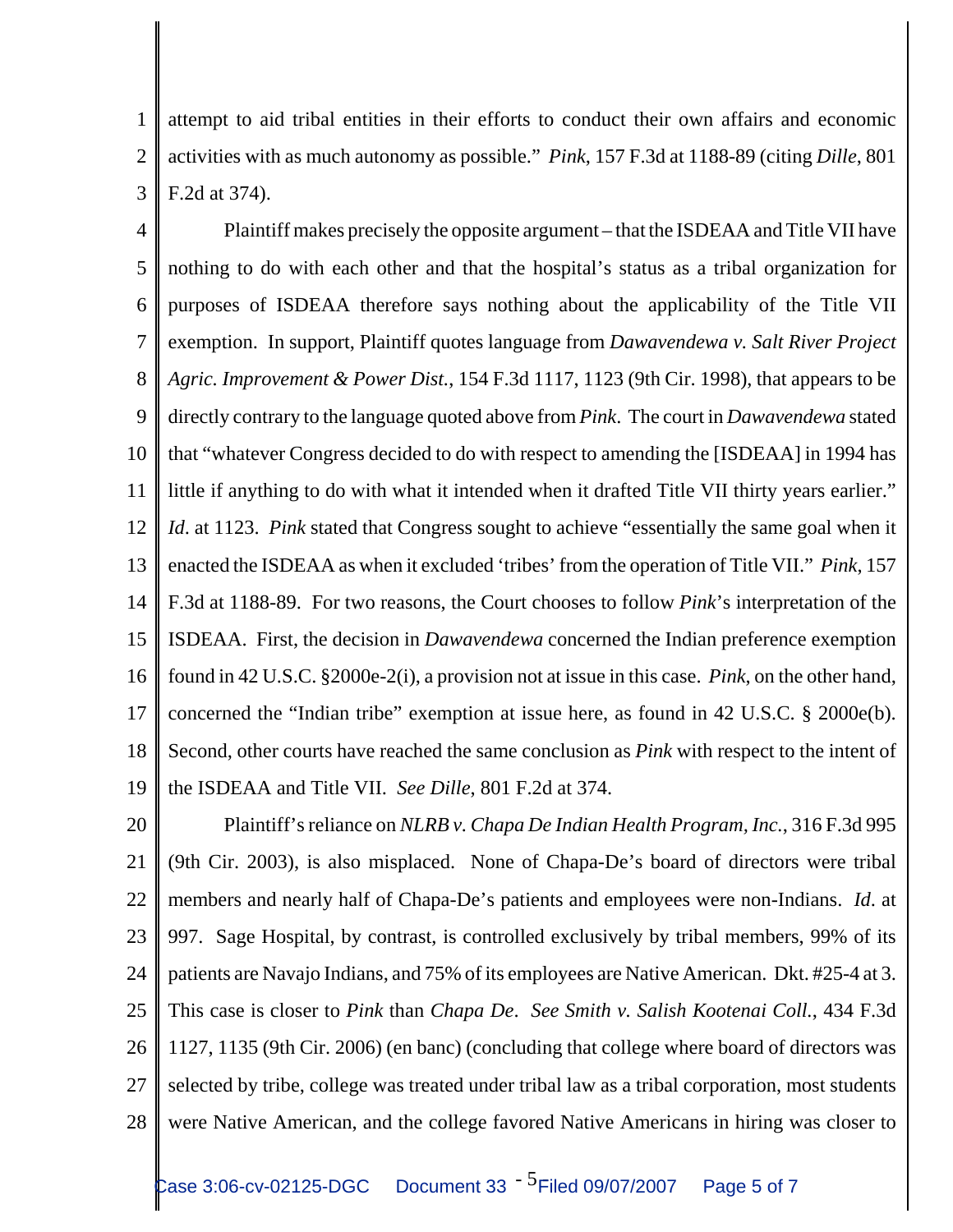1 2 3 4 5 6 7 *Pink* than *Chapa De*); *Dillon v. Yankton Sioux Tribe Housing Auth.*, 144 F.3d 581, 583 (8th Cir. 1998) (holding that a housing authority established by a tribal council pursuant to its powers of self-government was a "tribal agency" immune from Title VII suits); *see also EEOC v. Karuk Tribe Housing Auth.*, 260 F.3d 1071, 1080 (9th Cir. 2001) (finding the ADEA inapplicable to Indian tribes and holding that a housing authority "function[ed] as an arm of the tribal government and in a governmental role" where 99% of the housing units were occupied by Indian families and 83% of the employees were Indians).

8 9 10 11 12 13 14 15 16 17 18 19 20 The Court finds Plaintiff's other arguments unpersuasive. "[T]he fact that [Sage Hospital] is incorporated as a nonprofit corporation under [Arizona] law does not affect its status as an 'Indian tribe.'" *Giedosh*, 995 F. Supp. at 1059; *see Duke*, 199 F.3d at 1125 ("[T]he mere organization of . . . an entity under state law does not preclude its characterization as a tribal organization as well."); *Smith*, 434 F.3d at 1134-35 (holding that a college incorporated under state law was a "tribal entity or an arm of the tribe"). Similarly, the fact that the hospital is located on reservation land owned by a private entity is not relevant given the other facts in this case. *See Pink*, 157 F.3d at 1189 ("Modoc did not lose its exemption simply because it performed the self-determination contract for health services off the reservation."); *Dille*, 801 F.2d at 374-76 (finding tribal consortium exempt under Title VII even though the plaintiffs were employees in the group's Denver office). Finally, the fact that two of Defendant's employees have made statements inconsistent with its present position does not alter the facts addressed in this order or control the Court's legal analysis.

21 **IV. Conclusion.**

22 23 24 25 As this Circuit recognized in *Pink*, "there are entities that are sufficiently identified with the tribe that they may be considered to be 'tribal.'" *Id.* (citing *Pink*, 157 F.3d at 1187- 88). Sage Hospital is such an entity, and therefore is entitled to the exemption found in 42 U.S.C. § 2000e(b). The Court will dismiss this action for lack of subject matter jurisdiction.

- 26
- **IT IS ORDERED:**
- 27 28

1. Defendant Navajo Health Foundation–Sage Memorial Hospital, Inc.'s motion to dismiss (Dkt. #25) is **granted**.